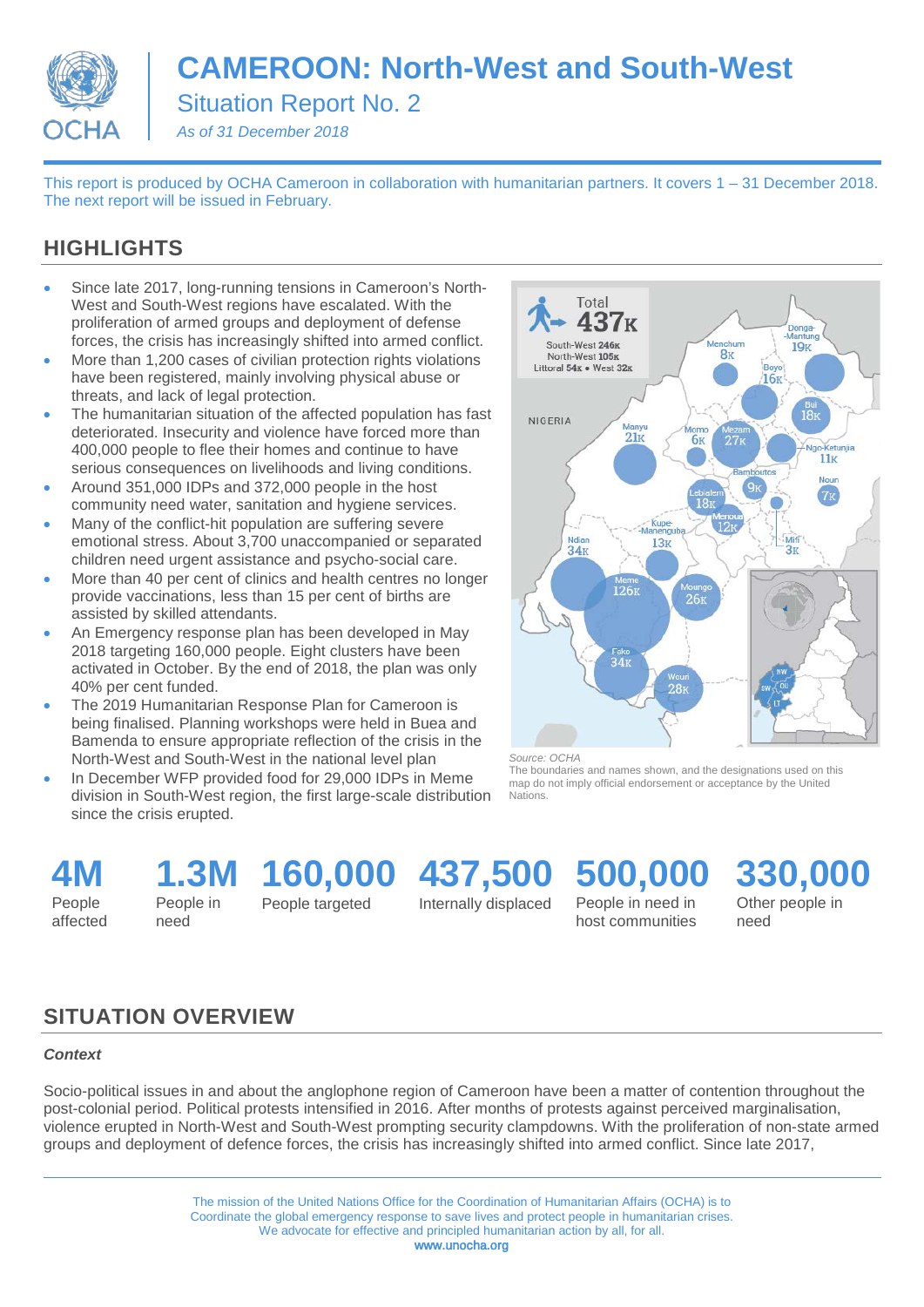increased insecurity, violence and loss of life have forced thousands of families to flee their homes. Many civilians have been killed and displacement continues to have serious consequences on livelihoods and living conditions of the affected populations.

Vulnerability has been further compounded by limited access to education for children due to a ban and attacks on schools by the armed groups. The crisis further worsened from mid-2018 due to increased hostilities ahead of the presidential election. Movements are restricted in the two regions due to a curfew in the North-West, a "No Movement" declaration by non-state actors and the increase of both official and informal checkpoints.

#### *Security*

Insecurity in the affected regions remains high, with continuing armed attacks and confrontations between the military and armed groups. In early December, troops clashed with armed elements in Momo, Ndonga, Bui and Ngoketunjia divisions in North-West resulting in fatalities and destroyed vehicles. In the South West, incidents of shooting were reported in Muyuka and Ekona, linked to increased presence of armed groups.

The hostilities also claimed civilian lives, with commercial vehicle drivers killed in armed raids and civilian casualties in subsequent military operations. On 6 December, a former aid worker with an international NGO died of gunshot wounds sustained in crossfire. Abductions continue to be a concern, a prominent lawyer and Catholic priests were kidnapped and later released in Munyenge and Bamenda towns.

The use of IEDs has been reported in the two regions. Two explosive devices were detected and detonated, but a third destroyed a vehicle belonging to the security forces as it was being defused.

Several violent incidents against authorities were reported in the second half of December. The home of the Government's appointee for a proposed DDR initiative, Francis Fai Yengo, was burned down. On 31 December, the convoy of the North-West region governor was ambushed as it made its way from a church near Bamenda town.

During the last week of December, the village of the incoming prime minister was attacked and burnt in the South-West region. The event occurred few days before its appointment.

#### *Political*

Little political progress has been made to resolve the conflict. The 'Anglophone General Conference' set to discuss the crisis on 21 November was postponed with no new date announced. The conference organizers appealed to the Government to negotiate with the separatist groups to disarm, but no such talks have been held.

A stay-home protest continues to be observed every Monday in the main towns of the two regions. Violence and political activities ticked up during the 2 November start of the trial of Sisiku Julius Ayuk Tabe, a separatist leader arrested in January 2018 in Nigeria and deported to Cameroon, and nine others. The case was adjourned to February.

A presidential decree was issued for a DDR process for North-West, South-West and North regions, and Yengo named to spearhead it. Critics say the DDR commission can do little to help resolve the crisis. On 13 December, the president halted the prosecution of 289 detained separatists from the two anglophone regions.

On 13 December, the United States, Sweden and the UK communicated their disquiet at the ongoing conflict following the presentation of the 15th report of the UN Secretary General on the situation in Central Africa before the Security Council, the US calling for an immediate end to violence without preconditions.

#### *Humanitarian*

The violence has uprooted 437,500 people from their homes and forced over 32,000 to seek refuge to neighbouring Nigeria. Humanitarian organizations are striving to step up presence in the conflict-hit regions since launching a response plan in May 2018 targeting 160,000 people. However, armed fighting and insecurity is a prominent impediment to provide assistance as well as a barrier for those in need to reach areas where they can receive aid.

The majority of the displaced are women and children. Food, shelter and civilian protection are the principal humanitarian needs, although across all sectors needs are high. Many of the conflict-affected people are growing more vulnerable as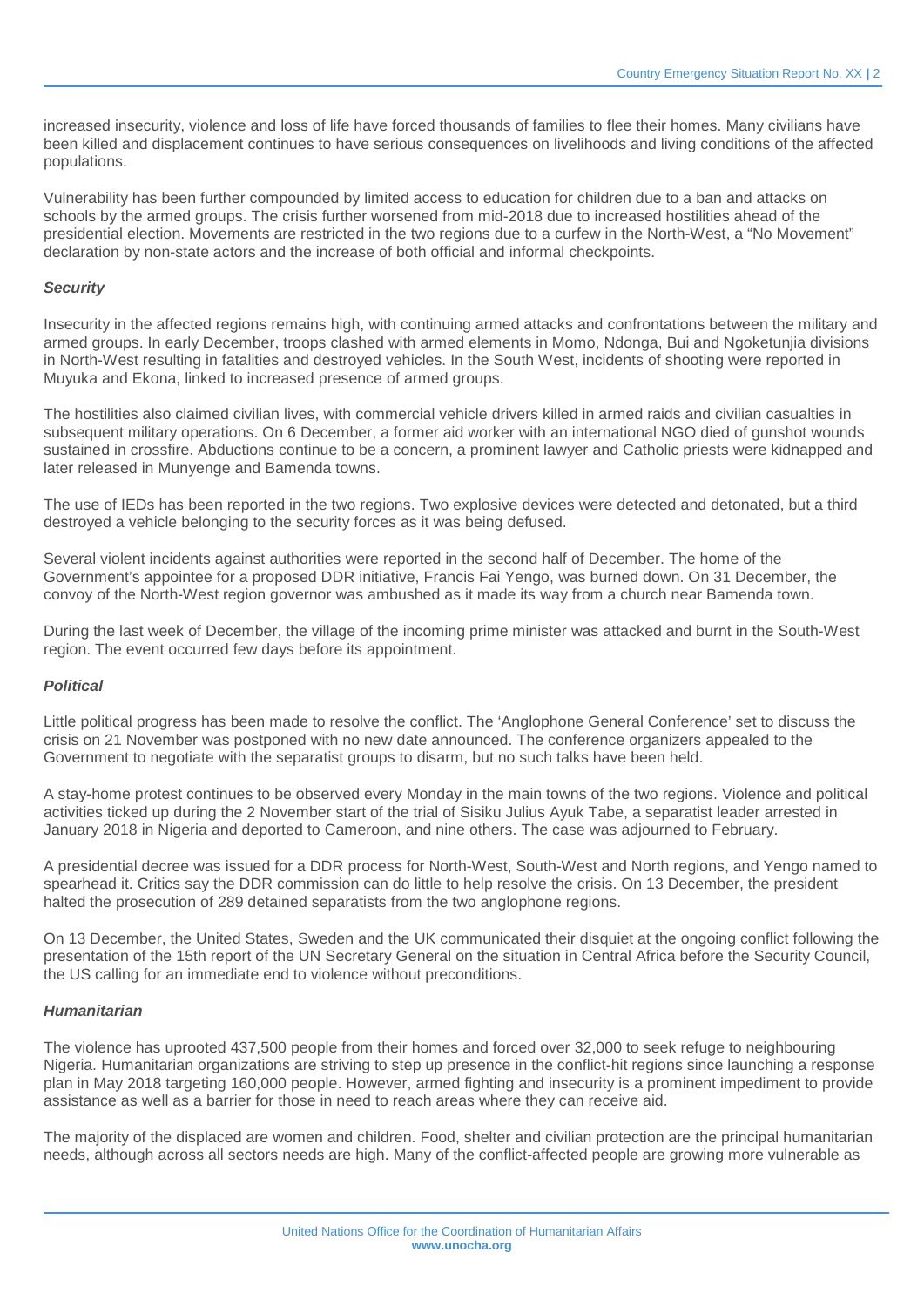the violence persists and humanitarian assistance remains inadequate. The humanitarian community is finalising the 2019 response plan to shore up assistance.

WFP, UNICEF, WHO and UNHCR have declared a Level 2 emergency owing to the worsening humanitarian situation in the two regions.

The humanitarian community has developed an Emergency Response Plan (ERP) earlier this year; in parallel the government had also initiated a humanitarian plan. Deployment of humanitarian actors continues in the field.

#### **FUNDING**

As of 7 January, donors had provided 35 per cent of the US\$15.2 million required as per the emergency response plan, according to the Financial Tracking Service (FTS). This amount constitutes the \$5.1 million CERF allocation under the rapid response window. Additional contributions were received by other donors but not yet reported on FTS.

#### Cameroon: ERP 2018 - North-West and South-West

NOTA : The level of funding by Appeal (North-West and South-West Crisis) is very underestimated because a large majority of funding reported on FTS is incomplete and does not<br>Indicate the intended projects or the Appeal co



All humanitarian partners, including donors and recipient agencies, are encouraged to inform OCHA's Financial Tracking Service (FTS - [http://fts .unocha.org](http://fts.unocha.org/)) of cash and inkind contributions by e-mailing: [fts @ un.org](mailto:fts@un.org)

The Displacement Tracking Matrix will report in early January providing detailed information on IDP locations and updated numbers.

A qualitative survey on WASH and Shelter needs was expanded to include considerations relevant to other clusters and implemented in North-West and South West as well as areas of Littoral and West regions where IDPs have fled to.

### **GENERAL COORDINATION**

The Ministry of Territorial Affairs is setting up the Emergency Humanitarian Assistance Coordination Centre decreed by the prime minister on 21 November. North-West and South-West governors have initiated regional coordination centres based in Buea and Bamenda. Government officials discussed with humanitarian actors the priorities and modalities of coordinated field operation. The humanitarian community has agreed on a joint approach to ensure upholding of humanitarian principles while delivering urgently needed assistance.

A Common Operating Dataset has been finalised and an inter-cluster capacity mapping developed and shared with partners. An Access Working Group was formalized following on from previous discussions, and partners expressed the wish for more coordination support in this area led by OCHA.

The 2019 Humanitarian Response Plan for Cameroon is being finalised. Planning workshops were held in Buea and Bamenda to ensure appropriate reflection of the crisis and humanitarian operations to be implemented in 2019 in the national level plan. The workshops discussed cluster approaches and cross-cutting issues such as access and security, partnership, communications and advocacy, cash and vouchers, as well as gender mainstreaming.

Seven clusters have been activated and six cluster coordinators have already been deployed to Buea from where they will cover both North-West and South-West regions.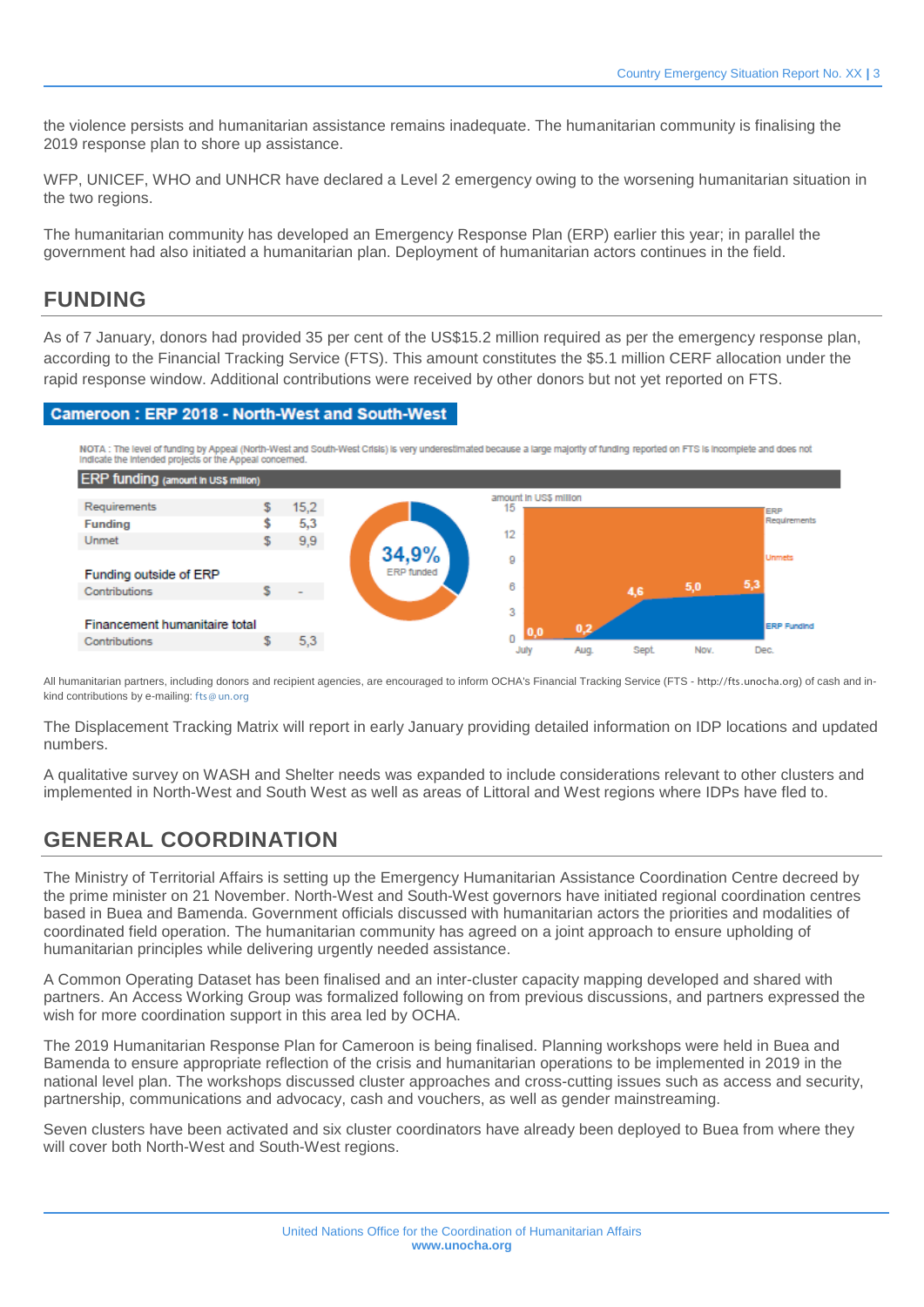### **HUMANITARIAN RESPONSE**

#### **Food Security**

The cluster held its first meetings in Buea on 6 December and in Bamenda on 13 December. Areas of operation, volume and type of food assistance were identified and mapped. The Cluster coordinator is expected to arrive in January 2019.

Training for Rapid Emergency Food Security Assessment (EFSA) is planned to take place during the first week in January 2019 in Buea for more than 60 persons on topics related to food security, nutrition and market analysis.

Data collection is planned for the first half of January and a total of 800 households (400 IDP and 400 hosts/locals), 200 children aged 6-59 months and 13 markets are planned to be surveyed in NW and SW. The data analysis will immediately follow the data collection and the preliminary results are expected by the end of January 2019. Mobile VAM is in progress supported by RBD in the South West region since the beginning of December. Data collection for food security component in the West and Littoral regions is completed but continues in the North West and South West regions. In total, 1,234 households (out of 1600) have already been surveyed

Food distributions started in Meme division of South-West region for a planned 50,000 beneficiaries. WFP has provided 29,000 IDPs with food near Kumba, and another 21,000 IDPs in Meme division are to receive food assistance. It is the first large-scale food distribution in the South-West region since the crisis erupted. WFP response previously focused on accessible IDPs in the bordering West and Littoral regions, where over 21,500 IDPs have benefited from food distributions.

# **Health**

The first Health cluster meeting took place in both regions in December with participation of 17 organizations in each region, most of them small to medium size local organizations including faith-based health providers. The key issues on needs and response for the HRP 2019 plan were discussed as well as ways of working between MoH and the health cluster.

More than 40 per cent of 257 health facilities in South-West and 348 health facilities in North-West no longer provide vaccination services and less than 15 per cent of births are assisted by skilled attendants.

Disease surveillance has come to a standstill in most health districts in both regions.

To cover the priority health needs, services that need to be stepped up include:

- Mobile clinics with vaccination services and ANC and referral system (standard SoP and package of services).
- Increase the number of community health workers to scale up coverage and access to healthcare (standard package of services, selection, training and remuneration).
- Train and equip community health workers to carry out surveillance where MoH systems collapsed.
- Presence of experienced health partners is limited in both regions as little funding is available, and insecurity is impeding access.
- Updated information needed on functionality of health structures where IDP are settled to focus response to the areas most in need.

### **Nutrition**

The nutrition situation of displaced persons and host communities affected by the conflict is of concern. While no recent assessment has been carried out, primarily due to difficulties in accessing the affected populations, it is estimated that more than 111,000 girls and boys under the age of 5 years and 24,000 pregnant and lactating women are vulnerable. Population displacement will complicate access to adequate and appropriate foods including suboptimal infant and young child feeding (IYCF). Limited access to health services including water hygiene and sanitation will increase acute malnutrition.

UNICEF and WFP have committed to support the emergency nutrition response in South-West and North-West regions. UNICEF aims to conduct a rapid nutrition assessment (RNA), provide therapeutic nutrition supplies for SAM management, and capacity building on CMAM and IYCF-E. WFP intends to implement a Blanket Supplementary Feeding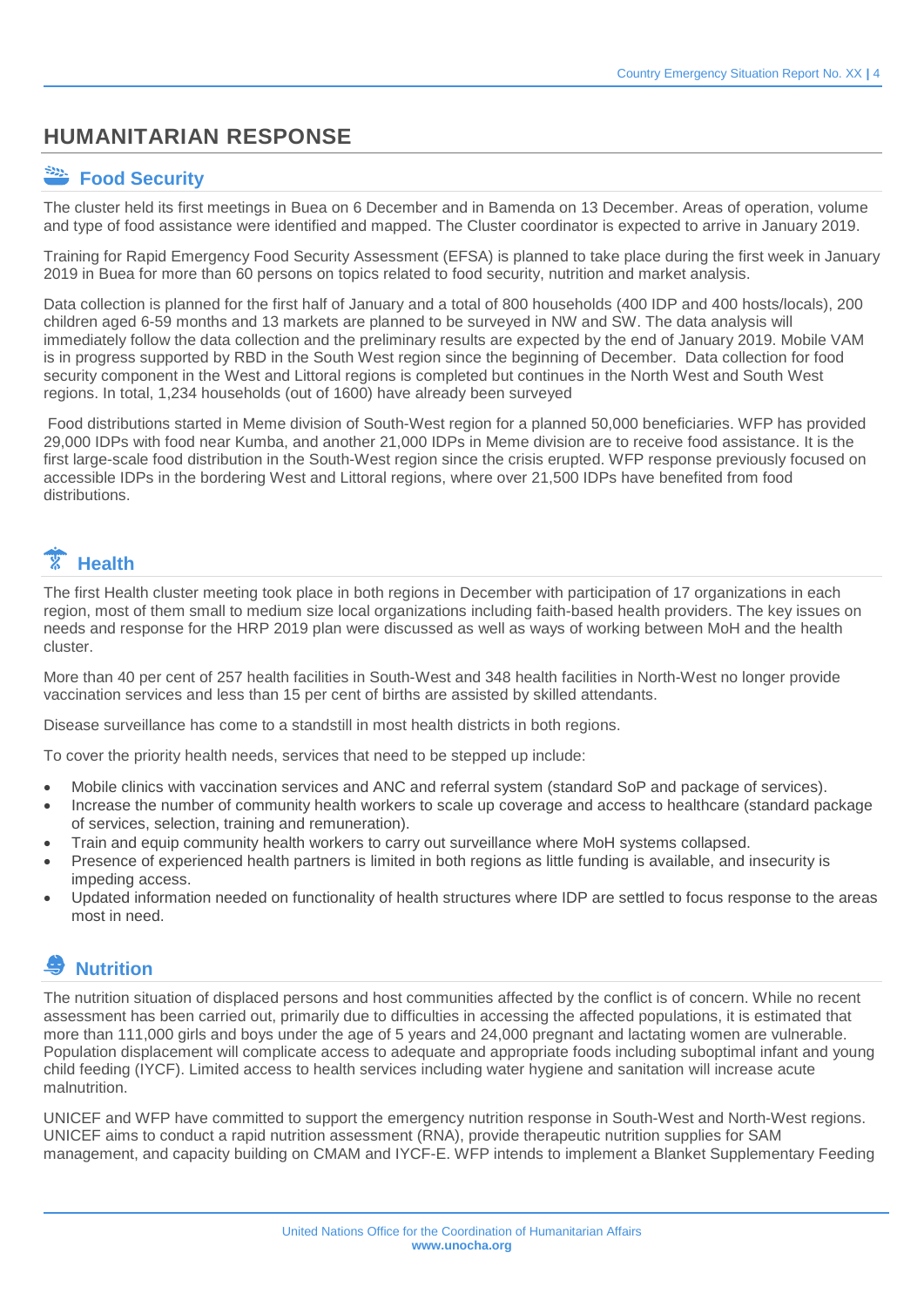Programme and support treatment of Moderate acute malnutrition including provision of supplies. This support will be provided through local partnership. Some partners have commenced nutrition screening and referrals.

The Nutrition cluster coordinator for North-West and South-West respond has been recruited and reported. The coordinator has held bilateral meetings with four key partners (UNICEF, WFP, ACF and IMC) in Yaoundé on the nutrition situation in the two regions. A follow up nutrition cluster meeting was set for 3 January 2019. Rapid nutrition assessment has been planned by UNICEF and WFP. WFP will integrate the nutrition screening (MUAC screening) in the rapid emergency food security assessment (EFSA) in the second week of January 2019. UNICEF is currently looking for local partners with nutrition capacity to help conduct RNA assessment.

#### *<u>Protection</u>*

So far, 1,245 protection rights violations (physical and legal) have been recorded, pertaining to physical and legal protection domains.

Protection cluster members are completing data entry and needs assessment of displacement sites to provide, where accessible, an updated analysis on protection monitoring and trends affecting the displaced population and host communities.

The cluster coordinator is working with Child Protection and GBV AoRs to present the referral mechanisms for specific protection cases and protection services available.

For the coverage of displacement areas, the initial outcome of the 5W protection mapping of actors revealed actors are operating in five of South-Western region's six divisions - Fako, Meme, Manyu, Ndian and Lebialem.

Vulnerable population, such as children, are the first victims of the widespread violence and worsening of the living conditions. Their families and their protective environments have been disrupted, exposing them to risks of violations. They include unaccompanied and separated children, children victims of sexual exploitation or GBV violations, child labour and children directly involved with armed groups. Many also lack documentation, impeding access to services such as health or education and risk arbitrary detentions. Many children suffer from emotional stress requiring psycho-social support. About 3,700 unaccompanied or separated children need help.

Urgent assistance is needed to reissue documentation to displaced persons. Providing SGBV awareness, case management, psychosocial support, capacity building and training is also critical. Urgent assessments of the conditions of around 350,000 displaced people living in other communities in South-West and North-West is needed.

The Cluster visited Limbe locality in December to meet with the local actors and understand the effects of displacement as the area hosts a huge number of IDPs in communities.

The Cluster has included more than 37 organizations and is widely sharing protection guidance materials and media clippings with all protection and humanitarian actors. The Cluster coordinator is consulting with the two Area of Responsibilities Child Protection and GBV on the referral mechanism for specific protection cases and protection services available.

The Child Protection Area of Responsibility initiated the coordination mechanism in December, including the launch of actors mapping. Three meetings were held in Buea and Bamenda in December drawing 50 organizations. Main discussion points were the humanitarian architecture and the child protection needs. Though several child protection organizations are present on the field, no clarity on achievements exist so far.

### **Shelter**

According to the Shelter Cluster partners, the destruction of houses continues, forcing people flee their villages. Markets, however, remain functional in most of areas.

Needs assessment is ongoing. The displaced who rented houses have run into difficulties paying rents. Coping mechanisms include sharing accommodation with families unable to pay rent, causing overcrowding and straining sanitary facilities and other services.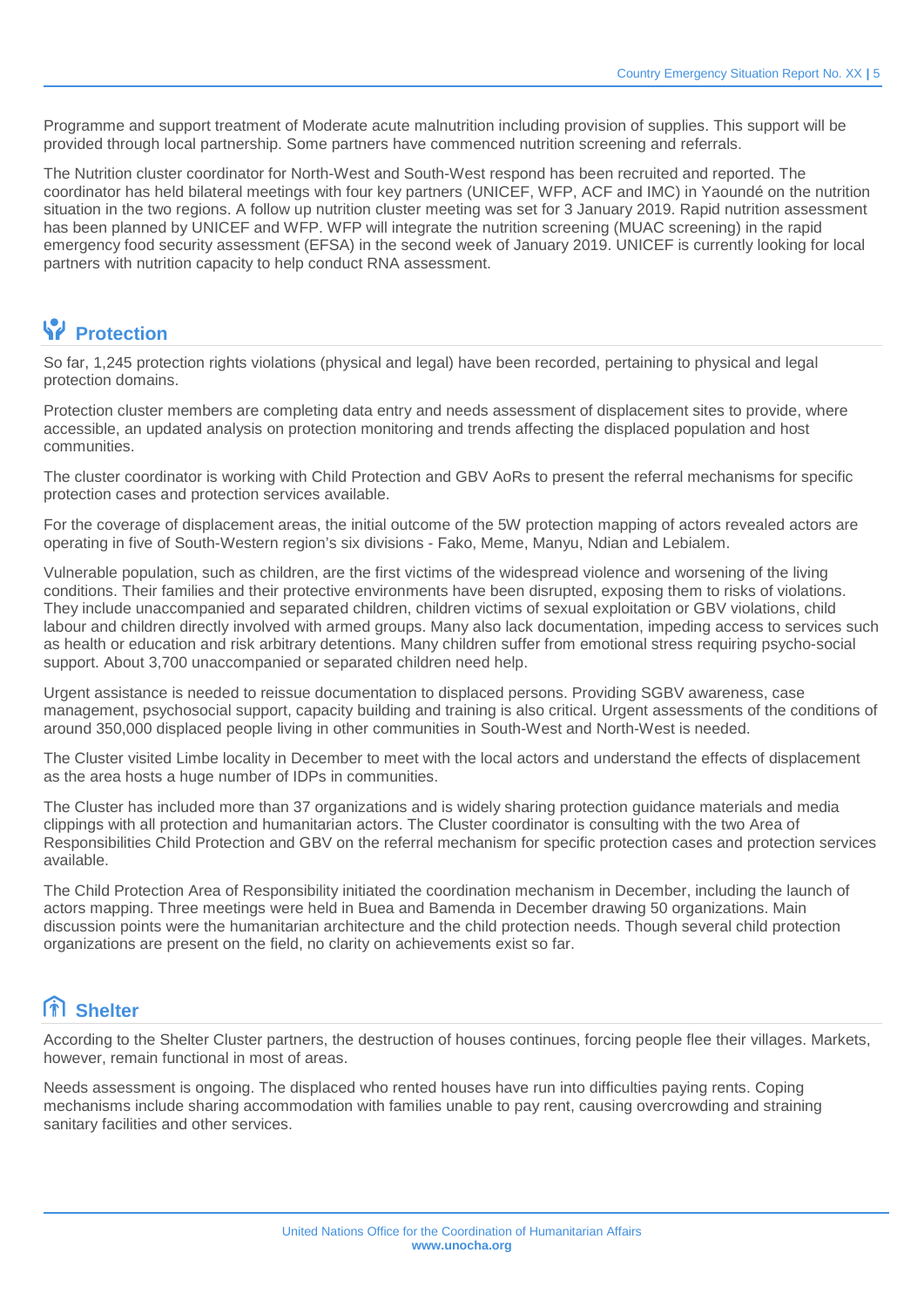Shelter response is significantly delayed compared to NFI. The humanitarian organizations already responding are distributing light shelter kits (tarpaulins and rope, without tools). Partners are seeking ways to gain better access to the affected communities to continue the assistance.

North-West shelter and NFI assistance significantly lags South-West's. A Shelter & WASH joint needs assessment by REACH is ongoing in the two regions as well as in Littoral and West regions. The results are expected by the start of 2019.

The Shelter/NFI Cluster in South-West and North-West established a hub in Buea in October and in Bamenda in December.

The key constraints are limited access to the affected population, limited information and the fluid and unpredictable situation which complicates forward planning.

# **Water, Sanitation and Hygiene**

Around 351,000 IDPs and a 372,000 people in host or affected communities need WASH assistance.

Displaced people settled in in their farms lack safe water access. Household water treatment is not common, and typically many people lack the means and knowledge to ensure safe environmental health practices. Displaced populations in villages and urban areas also have poor access to safe water due to water supply system damage and poor maintenance. Available water and sanitation infrastructure is thus stretched. This in turn can increase financial strains on affected households in urban areas and increase the use of unprotected water sources. Consequently, most displaced populations and their hosts are also facing an increased risk of WASH-related diseases.

WASH responses to date have primarily been through the distribution of items to enable safe health and hygiene practices among the affected populations. Some water supply service repairs are being undertaken or planned. While access constraints in a fluid security situation is a key constrain. There is local capacity to support distribution and more technical assistance.

#### **Logistics**

The Cluster held its first coordination meetings in the South-West and North-West regions in December in Buea and Bamenda. Forty-five organizations participated. The meeting served as a forum to introduce the activities of the cluster and the type of support that can be provided to humanitarians responding to the crisis.

With input from local organizations, the Cluster continues to consolidate information on available transporters, available storage facilities and physical access constraints.

As the security situation remains volatile, transporting humanitarian cargo remains complicated, with limited and unpredictable access to certain locations.

Of the storage facilities assessed by the Logistics Cluster, few have sufficient capacity for humanitarian operations.

#### **Access**

OCHA is coordinating with partners in North-West and South-West to enable better to access populations in need.

- In South-West, OCHA set up an access working group to develop approaches to influence access. Using an Access Monitoring Tool to develop situational analysis it will support information sharing and capacity building and advocate with relevant actors.
- In North-West, a scoping meeting was held to create an access working group similar to the already established one in Buea. Partners shared challenges and discussed how best they could work together to share relevant information, expertise and operational approaches that would build their capacity to access affected populations.
- OCHA, in collaboration with UNDSS, led access and security assessment missions to Kumba.